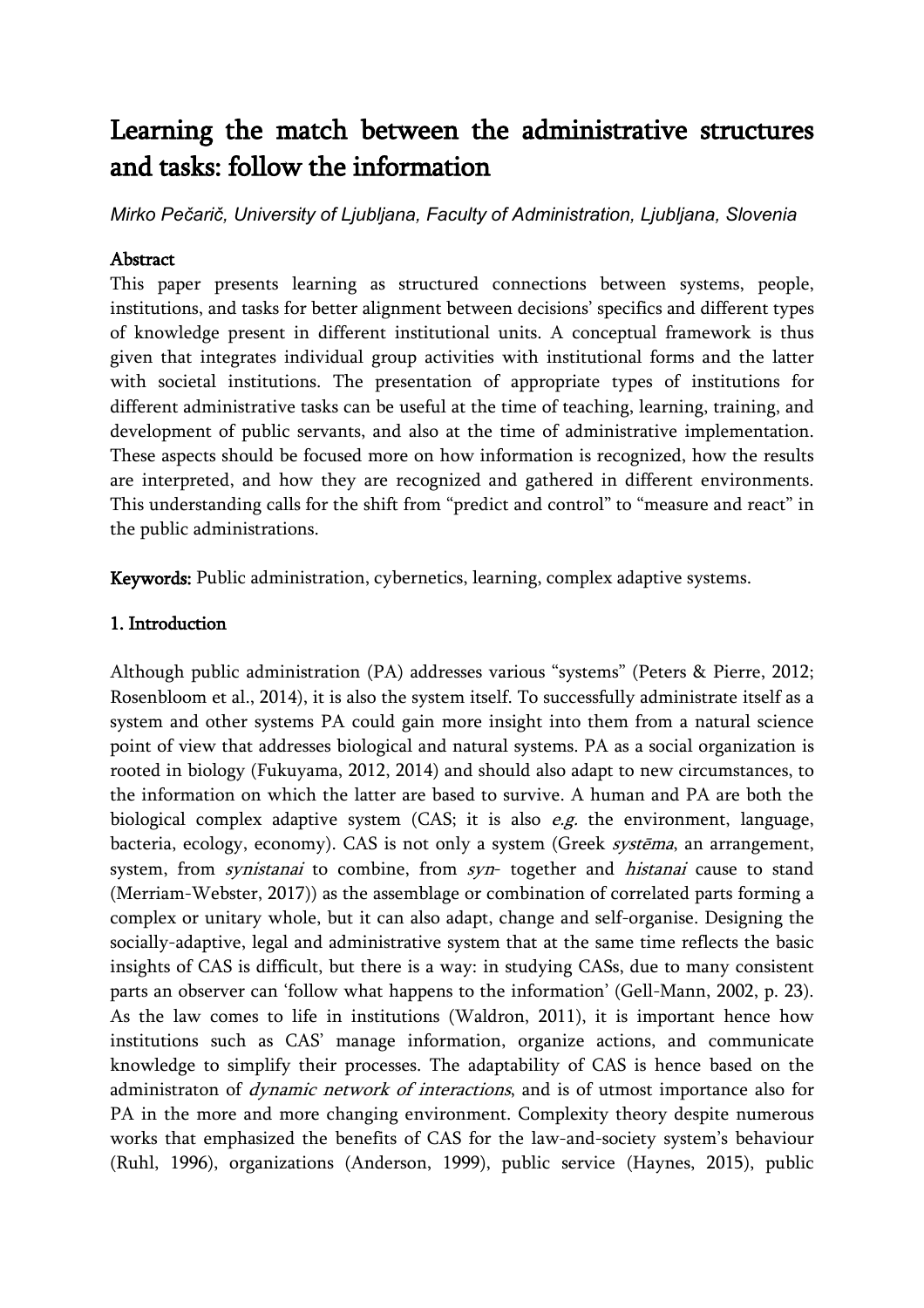administration (Kiel, 2014; C. J. Koliba et al., 2010; Snellen & Klijn, 2009), public administration research (Klijn, 2008), public decision-making (Gerrits, 2012), political science and public policy (Cairney, 2012; Morçöl, 2012), public institutions and public policies (Room, 2011, 2016) and governance systems (G. Teisman et al., 2009) is still absent in the practice of PA. Rhodes and her colleagues (Eppel & Rhodes, 2018a, 2018b; C. Koliba et al., 2016; Rhodes, 2008; Rhodes et al., 2010; Rhodes & MacKechnie, 2003; Rhodes & Murray, 2007) along with other authors (Bovaird, 2008; Haynes, 2008; Klijn, 2008; G. R. Teisman & Klijn, 2008) emphasise how little attention has been paid to how complexity theory can be translated into practise or the teaching of PA (Eppel & Rhodes, 2018a), despite claims on the relevancy of systems/cybernetic approaches for public institutions (European Commission, 2017; Gharajedaghi, 2007; Morgan & Yeung, 2007; OECD, 2017). PAs are networks and as such are 'the ensemble of direct and indirect linkages defined by mutual relationships of dependency' (Scharpf, 1978, p. 362). These connections could be determined with the flexible structural perceptions, where *learning*/awareness − with its two forms, *i.e.* with the single-loop learning that corrects mistakes concerning instrumental aspects and double-loop learning that refers to goals, values, and assumptions (Argyris, 2006) − may be more understandable and hence usable than the already established, but stable models of PA (e.g. Weberian, NPM, Good Governance, Neoliberal and Digital Era Government). This paper thus aims to narrow the gap between CAS and their models in PA based on alignments between the knowledge types, institutional forms and societal institutions that all up to a point differently address of the same information.

This paper's idea is that a decision's nature or background – connected with different types of knowledge and institutional units – could be better understood through a framework that integrates individual group activities with institutional forms and the latter with societal institutions.

This idea is not simple, but neither are CASs. The above given alignments can provide new aspects on the work environment, organizations, individuals, and decisions that are present in PA, i.e., how different types of institutions can address different administrative tasks; the knowledge on such network of interactions, can be useful for the learning, training, and development of public servants, administrative implementation and simplification. *Learning* can distinguish the random from the regular (Gell-Mann, 2002) and is synonymous with adaptation (Holland, 1995; Holland et al., 1989), which is the very important element of all CAS. Learning about new perspectives here presented as being aware of the relations between types of knowledge, institutional units, individual/group activities, institutional forms and societal institutions, can shed light upon ways through which PA can better deliver its services. The paper in the second section hence presents some aspects of CAS that can be used for the public servants' training, development, implementation and simplification. All are based on the learning of public servants, so the third section presents the idea of *learning* as a complex adaptive element in complex environments in which different types of knowledge are presented in the fourth section. Learning/adapting as one of the main tools by which CAS copes with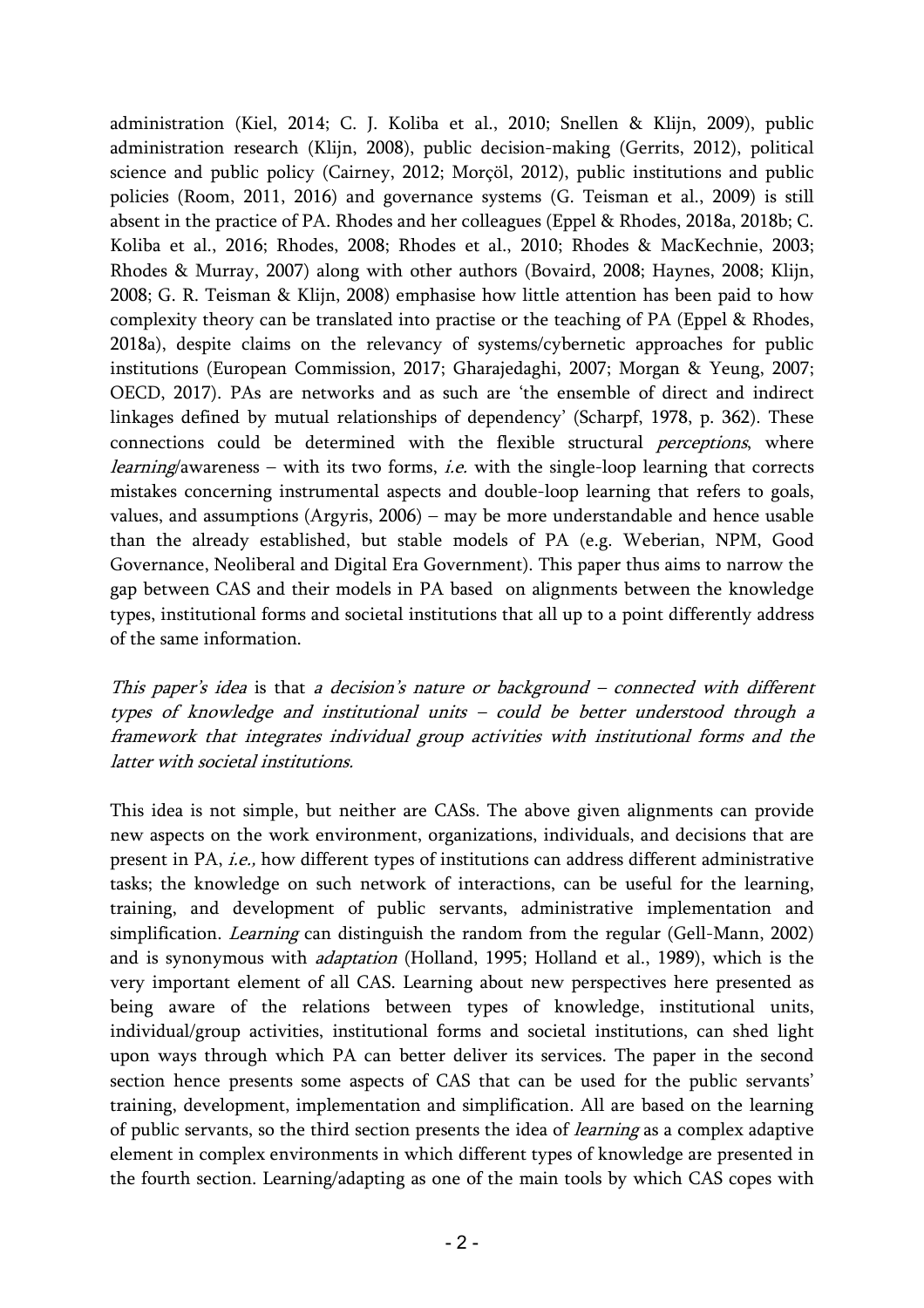changes, will serve than to point out the appropriate types of institutions in the fifth section, after which the conclusion follows in the sixth section.

# 2. Aspects of CAS vis-à-vis the Public Servants' Training, Development, Implementation and Simplification

Various aspects of CAS could be integrated into the learning, training, and development of public servants for better implementation of administrative tasks or to simplify the existent ones. Teaching, training, and development of public servants should be focused more on **how** information is recognized, how the results are interpreted, and how they were gathered in different environments. Information as "communicated knowledge" is per se based on *activity: in-formation* means grouped things (animals, humans) that move in a formation, in a particular order or pattern. The more or less static regulation and implementation cannot be successful when CASs are addressed. This logical inference shows on problems present on the practical and cognitive levels. Some basic elements of CAS are thus enumerated as challenges (put in the *italicised font*) that need to be more fully grasped and integrated into the PA's study, training programs, public servants themselves, and PAs to be better aligned with the flexible changing environment.

One but many, and not vice versa. Traditional thinking/learning neglects the system's *interconnections*. Instead, it only looks towards final goals and assumes a single (or few) cause(s) rather than multiple interrelated causations. If one system part is taken out or when its performance is changed, the whole system changes. By focusing on one part, the experience is based only on that part, although from this standpoint later conclusions are usually erroneously deduced on larger entities (without considering their connections and relations). A whole system will not be more effective when the focus is given only on one part − the whole system and especially its connections should be considered. Many times, only the initial conditions are (apparently) known, under which final results are (prematurely) predicted. Rules regulate pro futuro cases wherein the time of enactment there are also unknown causal relations; they are hard to establish even for past or present states because causality 'is not a thing that causes an event, but a process…[in which] certain processes or events cause other processes or events' (Carnap, 1966, p. 190). This element of "one but many, and not vice versa" warns against conclusions that are only feedback into the regulatory cycle or other forms of decisionmaking in PA: such conclusions are based on connections and relations that evaluated solid rules/decisions do not have. From this standpoint, so numerously emphasized expost-regulatory impact assessment is shown as more complex: every experience enacted and implemented changes the one who acts and implements, while this modification affects also the quality of all consecutive experiences.

Self-organization means 'the appearance of a structure or pattern without an external agent imposing it' (Heylighen, 1999, p. 253). It addresses the spontaneous emergence of order (seen in, for example, the ice structure or in the snowflake). The British cybernetician Ashby introduced the principle of self-organization through which a dynamic system, independently of its type or composition, tends to evolve towards a state of equilibrium, when 'the system is complex enough, or large enough, to show: (1) a high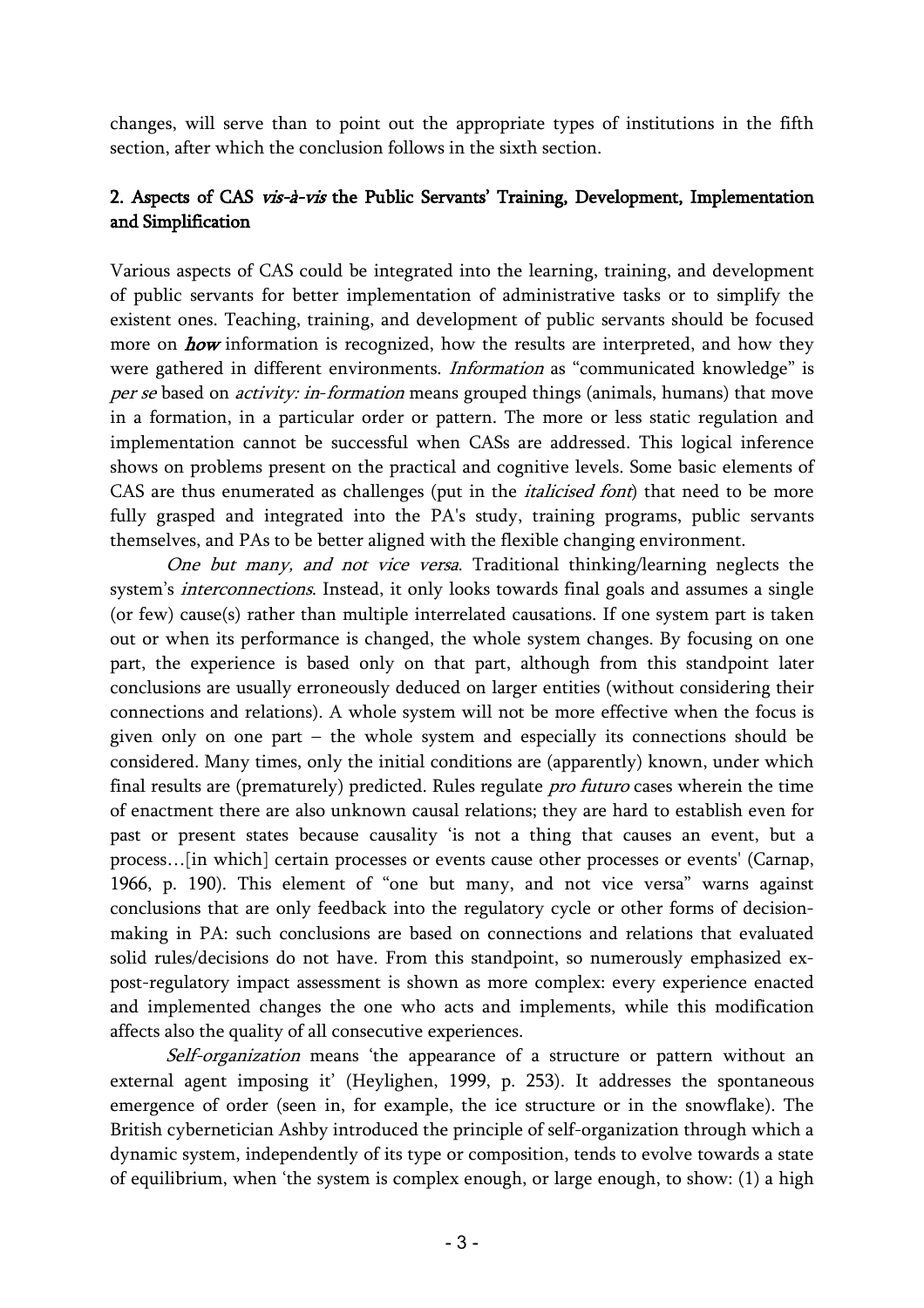intensity of selection by running to equilibrium, and also (2) that this selected set of states, though only a small fraction of the whole, is still large enough in itself to give room for a wide range of dynamic activities' (Ashby, 1960, p. 231). In the same year as Ashby, von Foerster formulated the principle of order from noise: 'in the long run, only those components of the noise were selected which contributed to the increase of order in the system' (Foester, 1960, p. 48). The greater the random perturbations that affect a system, the more quickly the system will self-organize. Self-organization should not be equated with simple regime order – 'it tends towards "complex order" spontaneously by adaptation (when all parts are in equilibrium they stop, become inflexible, and order tends to disappear) in a complex environment' (Kauffman, 1993, p. xv). From this point of view, PA's actions can be viewed as an element within a larger space of possibilities and different combinations. All cases to some extent self-regulate until they reach the point of equilibrium, and with PA is the same; it hence needs to be pushed/regulated on a different level. When actions and reactions are left alone, they will regulate themselves, and not necessary according to public goals. It should not be disregarded that PA is always embedded in other systems with their own rules (morals, values, habits, practice) that will codetermine the first in complex equilibria. There are always parallel arrangements present alongside the enacted ones. The challenge of spontaneous self-organization compels PAs to *focus on the real-time, non-stop interactions* that impact on formal rules in each case differently.

Emergence. Self-organization is tightly connected with a puzzle regarding how new things or processes adapt to changing contexts. The order from chaos (Odell, 2003; Prigogine & Stengers, 1984) presented by self-organization 'is often associated with emergence, which means the appearance of a level of complexity more advanced than the existing components of a system' (Feltz et al., 2006, p. 341). Emergence is not reducible to the properties of the elements (Feltz et al., 2006). All is not only more than the sum of its parts, but what is or could be 'all' *cannot* be known in advance; it emerges only expost through interactions. A further characteristic of emergent property is its complex behaviour that emerges from simple rules. Rationality emerges in processes; for Durkheim, the reason is the fundamental categories took together, not how an individual thinks but how 'collective representations...translate states of the collectivity. They depend upon how the collectivity is organized, upon its morphology, its religious, moral, and economic institutions, and so on' (Durkheim, 1995, p. 15). The challenge of emergence obliges public servants to be watchful and prompt to spot and react to changing patterns in administrated environments. Even better, there could be some indicators that could show the actual state of affairs, regardless of subjective interpretations.

Collectivity. Rationality and rules emerge in some complex, combinatory form of collectivity (a result of emergence), of common representations of "how are things done here". In PA this is known as path-dependence or 'a sequence of events narrowing the scope of action eventually resulting in a state of persistence or inertia' (Schreyögg & Sydow, 2009, p. 4). Path-dependence and collectivity emerge through the mutual tensions of different parts in different combinations, in the former (closed), without a possibility to predict which factors were the prevailing ones and in the latter (open) what the next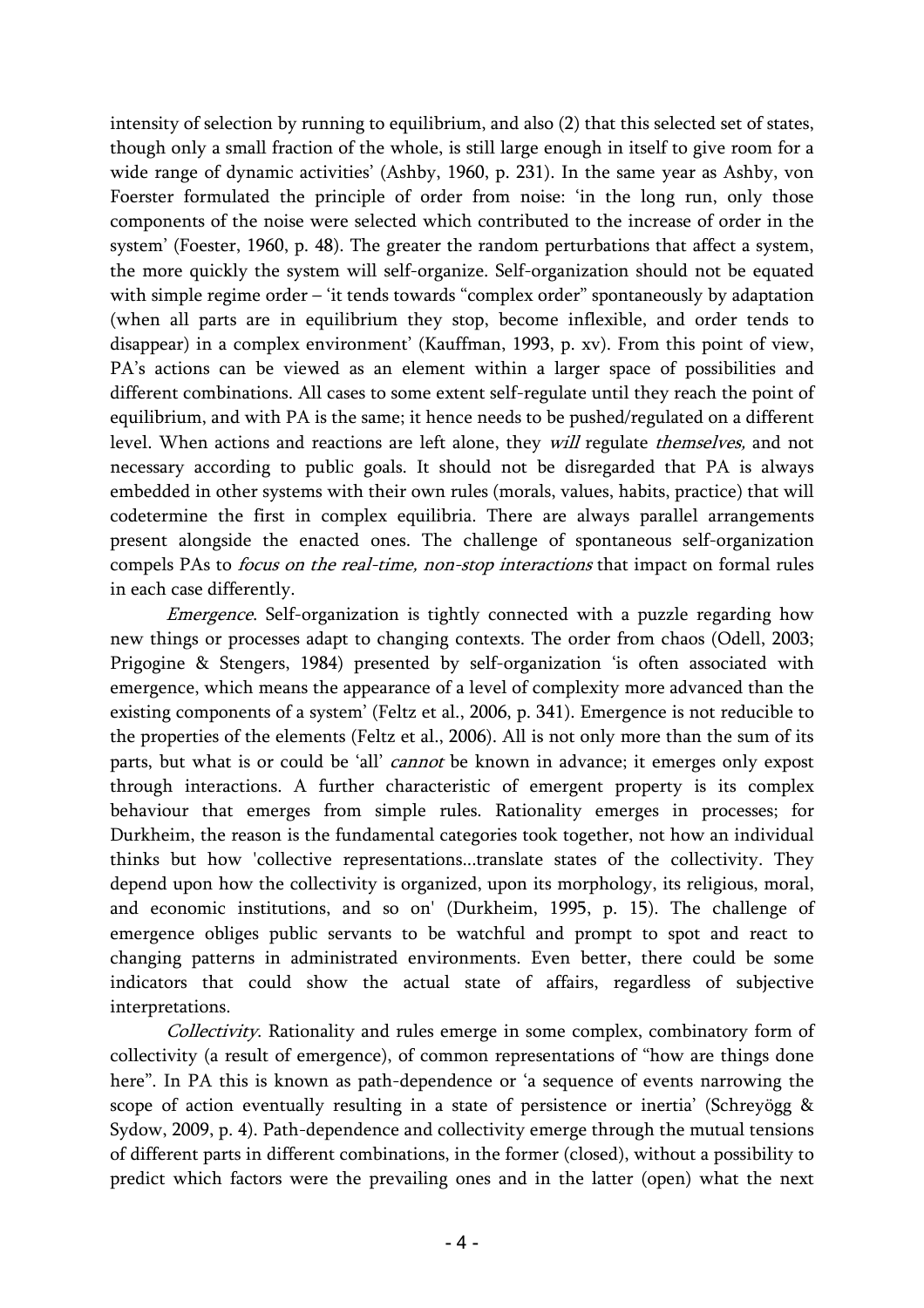result will be. Collectivity puts public accountability and integrity of public bodies and employees on a higher level: to demand accountability, consequences must be attributed to a specific action of a public agency or an individual, while a result in the complex, nonlinear and adaptable system is always (up to a point) different from the planned one, and thus not fully knowable. The challenge of collectivity can be addressed in the frame of accountability only when different scenarios are given upfront, otherwise, there will always be reasons for someone else to blame.

Rational robustness applies to accountability. Reason and knowledge cannot be monopolized; they are distributed and represented at multiple places in the system. If one part is taken down, others are still present; there will be no essential loss of rationality or knowledge in other parts because of this. Although the system could be changed as a whole it remains robust in case of damage (or the abuse of power). This is another reason why formal secrecy is not efficient – at least on the long run. Formal decision-makers are usually as intelligent as other people are (the first have only formal powers to decide), and to have a really new, unique decision numerous and diverse interactions are needed that will by other routes come to the same or similar conclusion as the one in PAs. This is the argument to apply public participation in the form of collective intelligence.

The stochastic indicators/sensors are a tool for the more successful management of the above-mentioned challenges. A network can be put together, but it instantly produces more or less unmanageable unpredictable processes. Actions are based not on information but on our *attention* that collects the former. Decision-action-adjustments can be improved with the focus given on *relations* in the real-time dimension. The cause of "time-gap" is in different positions between the time of their evaluation and the time when they were in a time of action. In the evaluation time, they are already different in content or in place, connected with different things than they were before. To manage such positions there must be real-time sensors by which a controller could gain insight into the current state of affairs in the shortest time possible. Indicators should be stochastically taken from a larger list to prevent subjectivity or bias. The mentioned challenges can only be systematically monitored, while decisions and/or adjustments should be in the meantime based on several stochastic indicators that can go over a current state of affairs, over the conventional, accepted wisdom in a relevant field. This mode (of thinking) requires a different approach to the adoption and execution of decisions: different perspectives, shared experiences, used different skills, brainstorming. Just these elements of CAS alone (there are more of them) show that the reality is much more complex than can be deduced from official documents of PA. In the next sections, a try to approximate these elements is made through the presentation of the appropriate types of institutions for different administrative tasks through the types of knowledge and institutional structures.

## 3. Learning as the adaptive element in complex environments

The above given challenges can be addressed with learning as the basic element of humans as CASs. Learning is a process of acquiring knowledge and skill by the predictionbased internal feedback (Holland et al., 1989); it is the ability not only to identify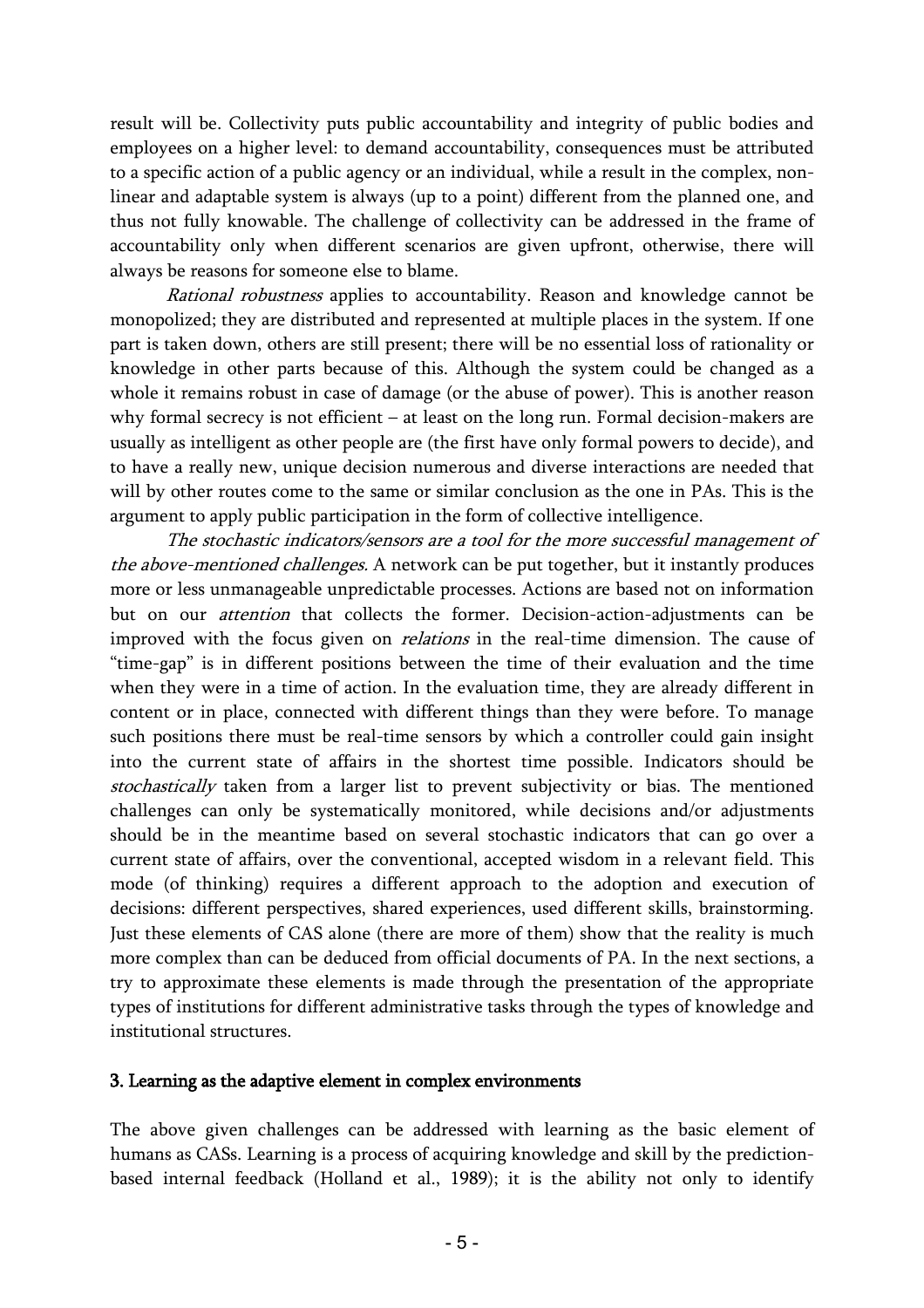constraints but to remove them, not only to (re)solve a problem but to eliminate it. Learning uses invisible indicators or anchors upon which content is attached and processed in the surrounding of other anchors. This is known as a schema and/or a pattern of thought that organizes categories of information and the relationships among them (DiMaggio, 1997). The process of learning − contrary to final results or path dependence − develops ways of behaving that are not only internally (in PA) or externally (in the environment) caused and determined. The application of tacit (TN) and explicit knowledge (EN) depends further on the system's capability of integration and creation of new knowledge (incentives, innovations). An institutional knowledge or expertise is thus conditioned by the institution's organization and/or structure, its division of work, and coordination mechanisms, while they all depend on the society (its values, perspectives, metaphors) in which this institution operates. The societal level is focused on how societal practices shape institutional routines and coordination rules. They all adhere to systemic, dynamic elements. In the lines below, these elements are shown in the case of knowledge combined with an institutional structure to be able then to show appropriate types of institutions for different administrative tasks.

## 3.1. Types of knowledge

Alongside EN − as the knowledge that can be easily articulated, codified, accessed and verbalized − there is also TN, because 'we can know more than we can tell' (Polanyi, 2009, p. 4). This kind of knowledge in the form of actions, skills, techniques, know-how, routines or "learning by doing" is present also in PAs; connected with the level of complex (simple-complex) and dynamic (stationary-dynamic) tasks they emanate in organizational culture. The interaction between EN and TN knowledge thus causes the emergence of new knowledge. Based upon the division between the EN-TN and the individualcollective level, Lam (2000) enumerates four types of knowledge: embrained (explicitindividual), encoded (explicit-collective), embodied (tacit-individual) and embedded (tacit-collective). These types are here further accustomed to PA.

*Embrained* knowledge depends on the public servant's mental frames, rationality, logic, theoretical knowledge, abstract concepts and cognitive abilities to compare, divide, assemble and infer. This field is run mainly by *lex artis* and administrative discretion that can be taught, trusted and controlled. Public servants are usually professionals in this field (doctors, teachers, social workers, inspectors, public employees in adjudication) who know how to do their jobs. This knowledge is based on trust and high morality that emanate from collaboration through professional (in)formal networks. With the help of their professional organizations, 'peer pressure is subject to norms that may be more a reflection of the collective interests of the profession concerned than of the individual interest of the user' (Grand, 2007, p. 23). This type of knowledge is based on trust, present in professional roles in the more or less static environment.

Embodied knowledge is based on practice; instead of abstract and rational concepts ("knowing") here prevails experience ("doing"). Knowledge is dispersed and subjective; the rational processes (soft skills) include analytical and conceptual skills, creative and critical thinking, deductive and inductive reasoning, logical thinking and "on spot"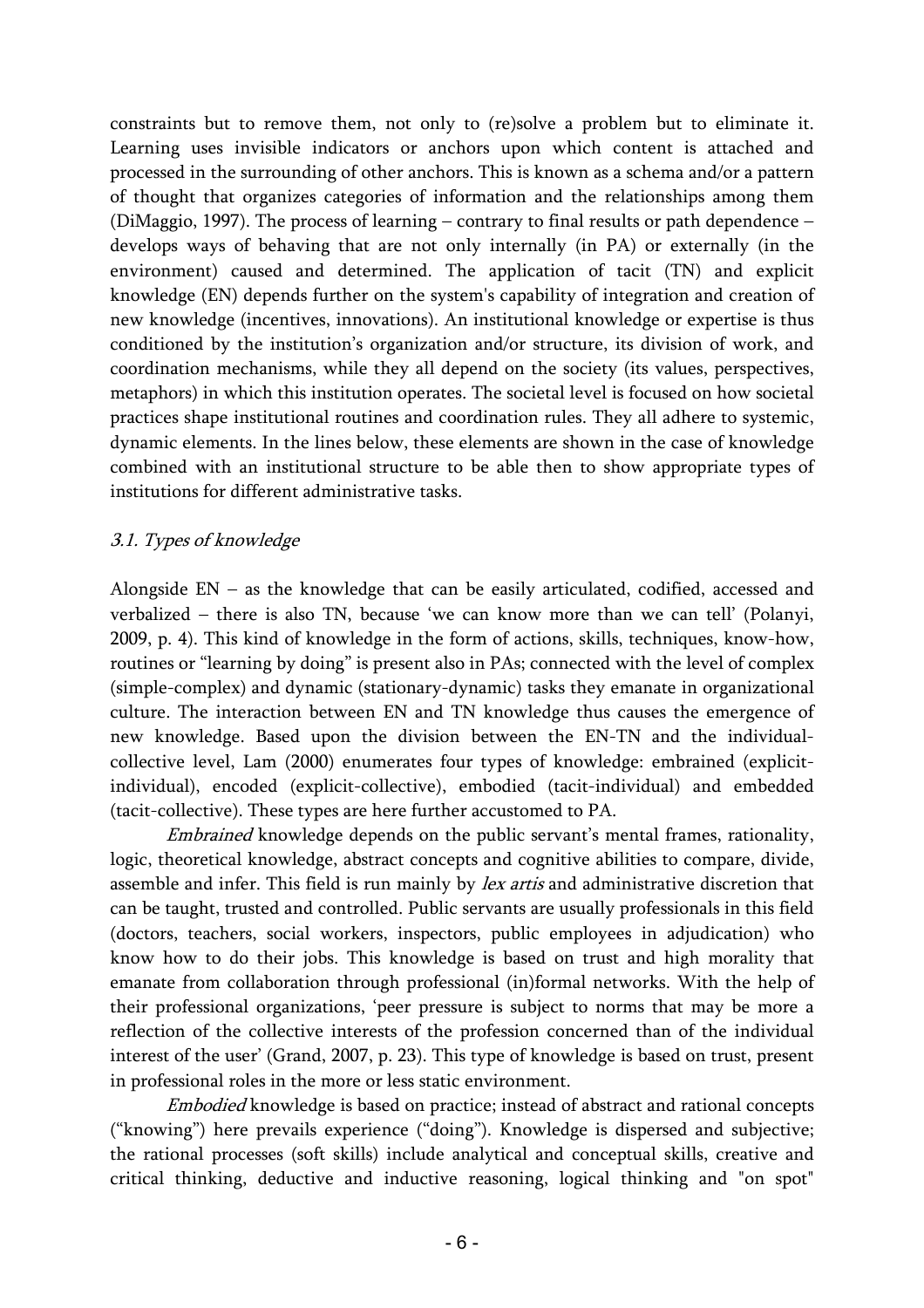problem-solving. Public servants are here presented as professionals who know how to do their jobs, but along with formal knowledge also intuition, emotions, common sense and other personal elements (like the personal ability to negotiate, sense, communicate, to put yourself in an opponent's role and/or empathy, give and take, etc.) are used. Such employees are highly committed and have developed emotional and social intelligence (conflict resolution, active listening, [non]verbal communication, motivation). This form of knowledge is connected with the problem of interpretation and application of rules, for which Kant in *Critique of Pure Reason* argues that it is not based on law but wit, the acumen of a person (2011). This type of knowledge is based on incentives; employees use their know-how in a dynamic environment.

Encoded knowledge is codified in written rules that demand unified and knowable behaviour in the implementation processes (command-and-control or C&C). This domain of formal law is based on centralization, coordination, and control of the highest levels vis-à-vis their subordinate units. Due to the knowable, more standardized procedures and work roles, performance criteria can here show a level of institutional success, regardless of the complex and uncertain environment. This can be helpful in the short run, while in the longer one, a collision with the good governance principles that include efficiency and compassion (Endicott, 2011) could be expected. In this type of "normative" knowledge employees perform (more) simple duties in the static environment.

Embedded knowledge is TN present on a collective level in the forms of organizational culture and informal rules that emanated from the institutional-specific and diverse contexts. Lipsky's street-level bureaucracy (2010) or Simon's bounded rationality (1997) can serve as examples of developed routines and psychological simplifications. The cognitive types of knowledge address wanted goals (effectiveness) but tools/means are further needed to address and achieve goals (merely stating the types of knowledge is unlikely to have any impact on higher effectiveness). Transmission methods by which knowledge is turned into daily practice are thus important.

## 4. Institutional structure

The purpose of this section is to analyze the relationship between the types of knowledge and institutional structures. As flies are caught by the spider's pre-arranged system according to which the web is built, human perspectives can also be viewed as our tools by which things are done, and here institutions have an important role. Institutions are not only formal but also informal structures; they are frames/perspectives through which people evaluate public/private goals. Institutions are 'stable, valued recurring patterns of behaviour' (Huntington, 1968, p. 12), or the 'persistent rules that shape, limit, and channel human behaviour' (Fukuyama, 2014, p. 6). The institutional ethos decides what is similar, different, complex and chaotic. Such a view on ethos fits into embedded knowledge because '[t]he institution works as such when it acquires…the harnessed moral energy of its members' (Douglas, 1986, p. 63). The institutional structure with its formal rules, goals and tools, co-determines and directs the cognitive types of knowledge, and use means by which goals can be achieved. It matters how different types of knowledge address different types of institutions. These, institution-knowledge relations,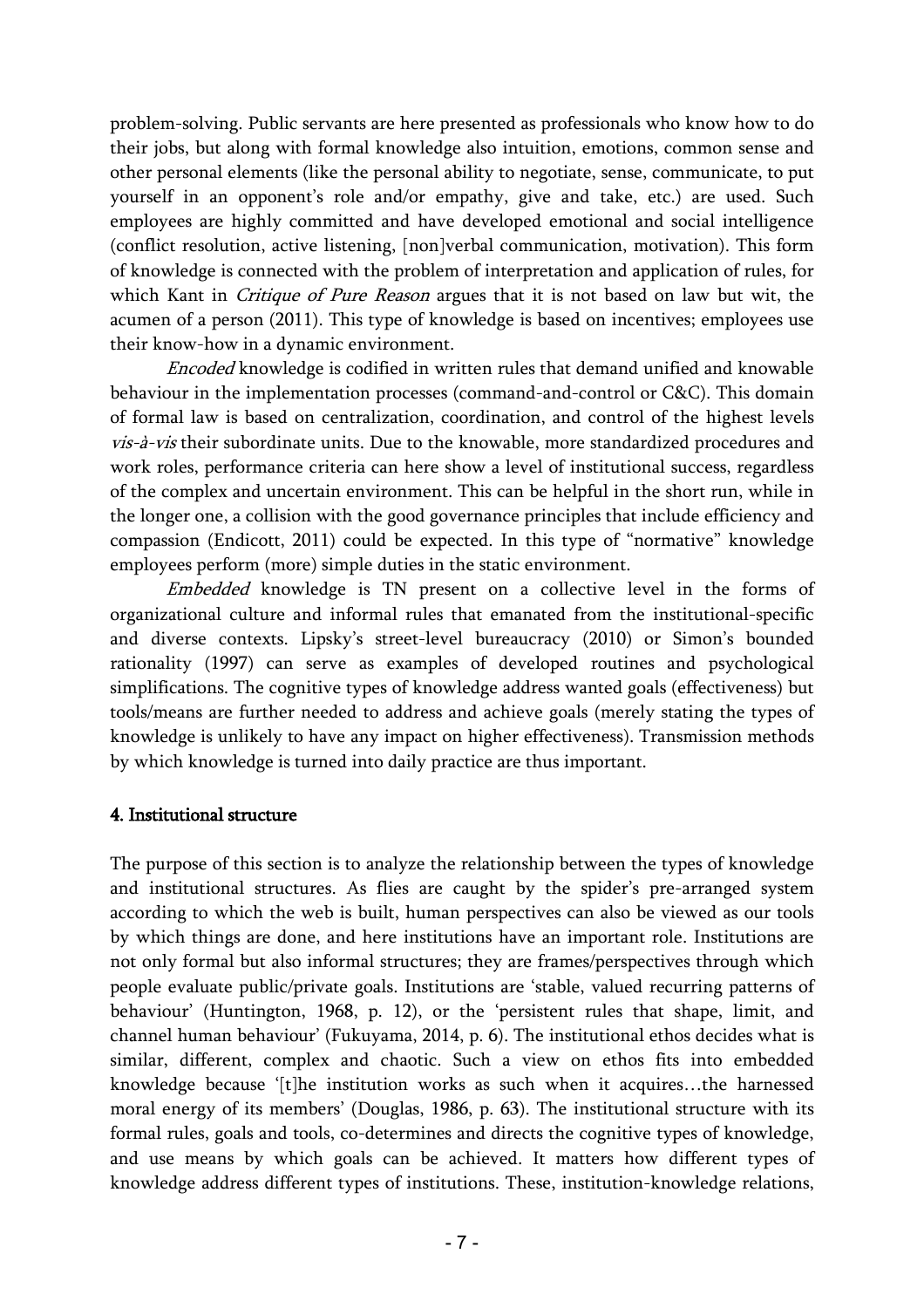are presented in the following four subsections to be able also to propose appropriate types of institutions for different administrative tasks in the next section.

# 4.1. Closed System

The mechanistic, Newtonian view of the world is reflected in Weberian bureaucracy, where jurisdictional areas control lower officials through written rules, procedures and standards. From a systems point of view, Weberian bureaucracy is a closed system that works independently of its environment. This system has "closed-loop controls", where 'information about the system behaviour … is fed back to the controller for evaluation. This may lead the controller to adjust the control signals … under decision rules' (Daellenbach, 1996, p. 41). This organizational form can achieve efficiency and stability in a stable, closed environment; control can be achieved with internal disciplinary proceedings or official complaints. Here encoded knowledge prevails, useful for the routine, simple and formalized tasks and/or the delivery of more static public goods and services.

# 4.2. Market System

Institutions are not only closed systems. They are open to information from the environment, stakeholders, participants, and citizens. Information depends also on the institution's structure, how the latter assembles and filters the data, and how data are then transformed into information. Outputs here depend on the inputs, but the first are isolated from the second (buyers independently decide what to buy and from which seller). The market is an open system with "open-loop controls" where 'inputs imposed on the system are based only on the prediction how the system behaviour responses to them. No account is taken of how the system responds to the control inputs' (Daellenbach, 1996, p. 40). In this "recipe scenario" everyone works for his own interest, known as Smith's invisible hand (Smith, 2010). Success here depends on the diverse and embodied knowledge of individuals and ingenious experts, who innovate, experiment with new approaches, communicate with different stakeholders and adjust to the point where they see advantages. In the public sector, this system is appropriate for the private-public partnerships, concessions, public tenders, negotiations, collective bargaining and other procedures where a country acts similarly as other legal persons on the market.

## 4.3. Trust System

This type of "fraternal" institution (e.g. the inspections, police, financial offices, armed forces, independent public agencies, public institutes with teachers, and doctors) is based on autonomy, decentralization and subsidiarity because complexity does not allow decisions to be made at the highest levels. This system has negative feedback (it semi-selfregulate), because (only) professional bureaucrats − based on human input − in their expert roles "mechanically" influence the behaviour of (passive) citizens as they see fit, as they understand how their state of equilibrium (in the form of human rights, health, etc.)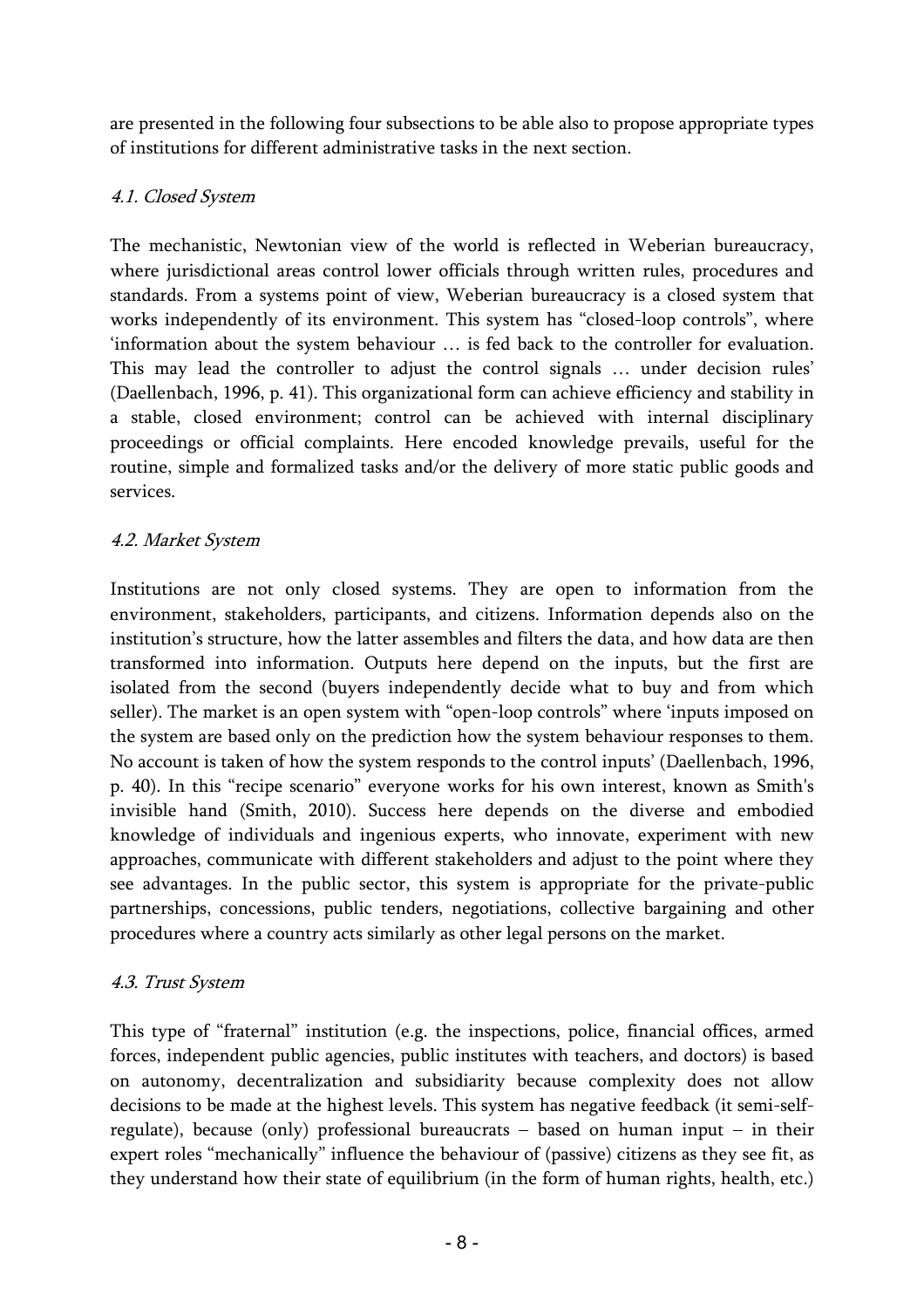should be. They (discretionally) adjust *lex artis* following a matter of context to minimize discrepancies between a present and a wanted state. Tasks are complex, but more or less static. Institutions act here as the embodied natural systems focused on the actions, informal survival and adjustments in the dynamic environment of multiple collectives. Actions are based on an individual's (more spontaneous, intuitive) activities and attitudes. Embrained knowledge grows proportionately with more practice in which skills are intuitively perfected. This kind of system is appropriate for more complex problemsolving, administrative adjudication, and procedures in which officials use their expert, embrained knowledge.

## 4.4. Net System

The embedded type of knowledge is usually found in networks. This system uses a feedforward control mechanism that enlarges differences between the present and a wanted state. It predicts 'how changes in uncontrollable inputs are likely to affect system behaviour and then sends control signals that will maintain system behaviour as closely as possible on the desired course, thereby counteracting the effects of input disturbances' (Daellenbach, 1996, p. 44). In this system, past actions do not fully control future ones − the first only forms a base rate (or available information) for future decisions. Although the system is here the most open, it still has its boundaries in the number of components (citizens are eligible to give opinions or voices). According to diversity trumps ability theorem (Page, 2008), there are conditions under which randomly chosen people can be more intelligent than experts: when a problem is hard to solve, when people are smart and diverse and when the group of people is larger than a handful and chosen from a large population. Each prediction contains bits of truth mixed with various errors; the bits of truth add up to a larger truth, whereas the errors cancel each other in a negative correlation. People sometimes know more than experts (P. E. Tetlock, 2006; P. Tetlock & Gardner, 2015), especially in a dynamic environment. This kind of system is known as governance that includes people in activities to which problems can be addressed, goals can be formed, and means attached, to have the most effective and efficient action. The importance of this system proportionately increases with the complexity of the environment and society; the public deliberation and aggregation of data are especially applicable for decisions that influence a greater number of the population or society as a whole.

The net system represents the most advanced institutional form of a cybernetic model that self-regulates, *i.e.* goes towards its equilibrium in the complex environment where numerous parts in synergy interact with each other in "tension and compression" to produce unpredicted (Fuller & Applewhite, 1997), but still understandable actions. Future behaviour cannot be predicted based on any part of the system considered separately; people usually take for granted that such a system is thus unusable, but on the other hand, the volitional democratic systems are among the basic forms of such a system. A net system is a form of collective action; as in the market system, people in this system work independently on a single issue, but by the aggregation of their diverse information, they can form new knowledge.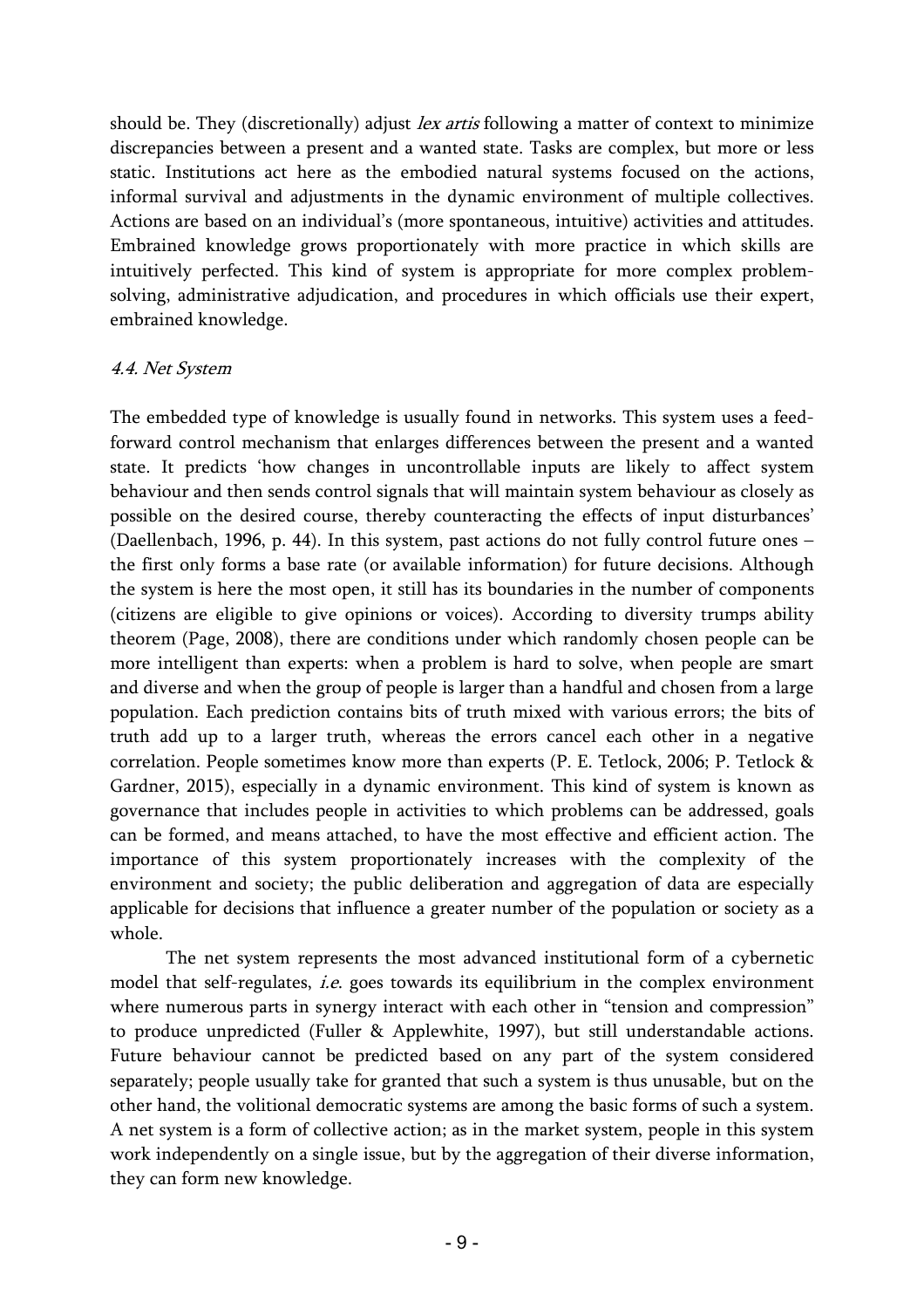## 5. Appropriate types of institutions for different administrative tasks

Learning by considering the different types of knowledge for different institutional structures can give PAs not only useful information on the use of appropriate types of institutions for different administrative tasks at the time of teaching and training of public servants, and at the time of administrative implementation and simplification, but it also highlights PA's efficiency and hence also legitimacy.

The closed type of institution is equal to the encoded type of knowledge. Based on the other three types, this type cannot deal with the surrounding open environment, with citizens and other groups (because knowledge is present also outside bureaucratic institutions). The needed institutional structure is more complex and cannot be fully addressed in this type of system. Because a purpose exists only when there is a choice, PA in the closed type (despite its specialization, standardization, and control) cannot address new problems. The closed system is nevertheless good for routine tasks when the environment is *static*. The mandatory rules and adjudication are used mostly without discretion. Public servants here mainly use formal rules and established knowledge; due to this, there is a low possibility to solve complex problems or innovate new things/approaches. Entrance exams into PA are here not needed, because formal knowledge is obtained in the process of formal education.

The market system is open to the environment; offer and demand are here the main elements of effectiveness. This system works in the domain of civil law; incentives are transferred into contracts between buyers and sellers. Situations change quickly; information and knowledge are transferred on all sides. Because of the ingenuity of individuals to gain an advantage over competitors, there is more room for "information signals", for TN that employees gain proportionately with a longer time of their practice. Such knowledge cannot be formally taught; employers can only indirectly influence employees by "pushing" them into solving specific problems. Choosing a good business partner depends, therefore, more on their past results than on their formal education. Despite the main use of civil law, public elements are also here present for the protection/acceleration of the public interest. PAs can use different nudge strategies or grant programs to softly direct citizens into a wanted direction; the first can also control the quality of products and due to the asymmetry of information demand disclosure of important products' information for the public. PAs can also, with private companies, enter into public-private partnerships and other forms of administrative contracts through which the private sector can fulfil public goals for appropriate financial compensation. Public employees who deal mainly with private companies are higher officials with enough practice to "see the other side", to negotiate with it and predict what the other side will do.

The trust or *lex artis* model is appropriate for complex tasks that do not often change their nature that are more static. Due to the complexity and uniqueness of problems, there is no formal recipe on how to solve them. Employees are here − based on their formal professional education, combined with practice and specialization − experts in their fields. Employers hardly control every step of employees as professionals, so they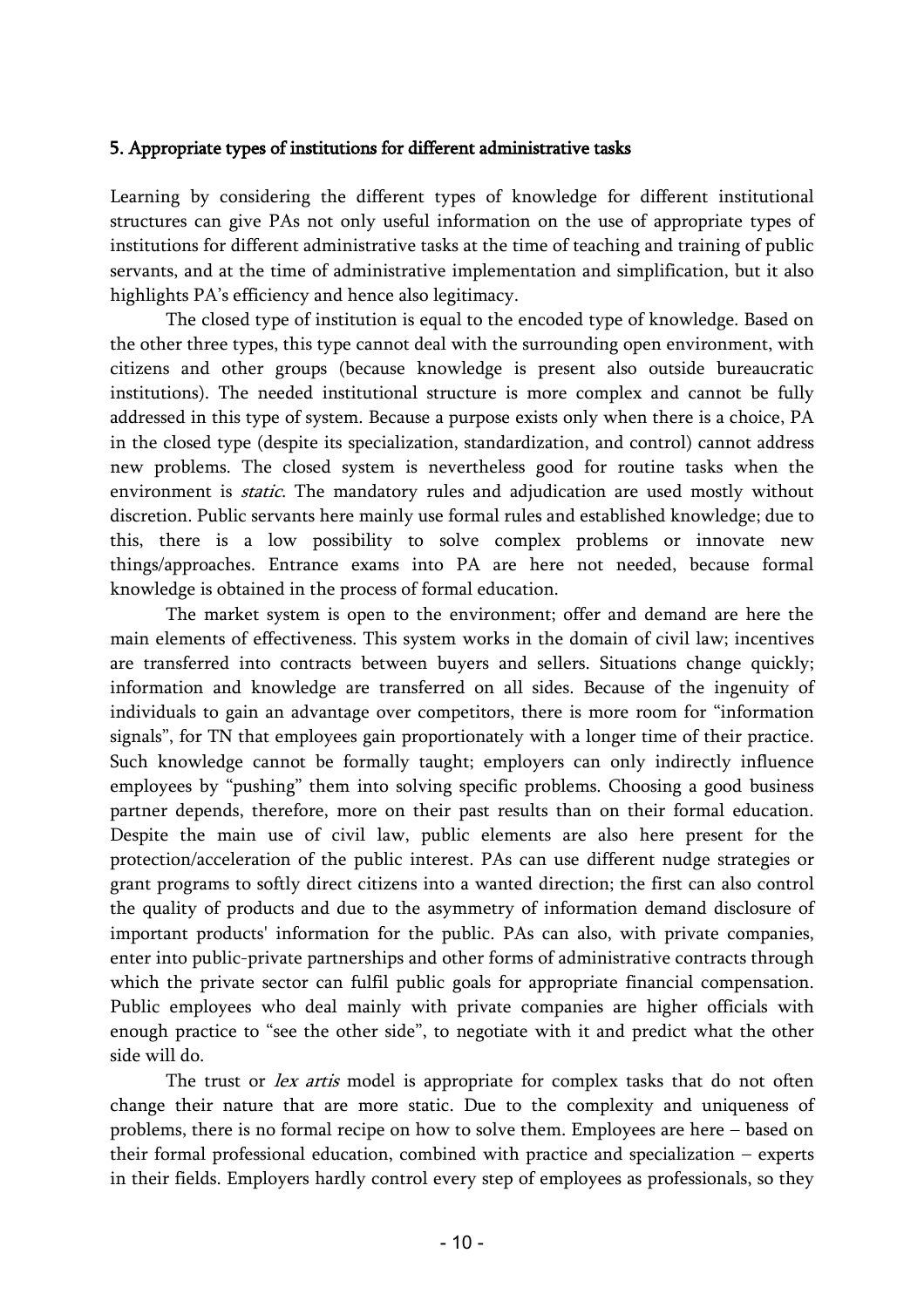focus more on their final results. Due to the complexity of tasks, entrance exams are sometimes needed to guarantee citizens the best service (e.g. the exams for teachers, doctors, police officers or inspectors). Innovation is also possible here and usually arises proportionately with the longevity of practice.

Within the net system, public employees deal with different citizens. Dealing with them demands a decentralized PA that can spot differences and react if needed. Public servants here need a lot of practice (to transform themselves into the position of citizens), strong bargaining abilities, intuition, common sense, and cognition. They must have organizational skills to be able to recognize relevant information in "every corner" (in the sense of Pasteur's saying that "fortune favours the prepared mind"), to organize public participation and to extract information from citizens into meaningful conclusions. This is the argument for performance indicators that can address the dynamic regulatory elements to be able to align decision-makers' goals with the flexible environment.

Relations among the dynamic elements, institutions, and knowledge are shown in Figure 1 below. The different types of knowledge correspond to the different administrative positions and institutions present in the different system types (public servants as the encoded clerks, embodied entrepreneurs, embrained experts, and embedded innovators) in which different regulatory technicques and other approaches are more appropriate. Based on the elaborated institutional structures (closed, market, trust and net system) it is evident that PA always addresses the various, smaller or bigger number of people. Based on these relations also different stakeholders are presented for them. In the command and control part of the system, encoded (normative) knowledge prevails (codes, obligatory rules, regulaction, adjudication) within the bureaucratic, hierarchic and centralised model of civil service where citizens are subordinated clients. In the *lex artis* or trust system prevails embrained knowledge of experts with more emphasis on autonomy, decentralization and subsidiarity in which certification, advices, consultation, and standards are appropriate regulatory techniques (here is the place for various independent agencies). Here citizens are also subordinated to experts. In the market system the market model prevails with the embodied knowledge, based on various interactions and dispersed practices, where PA can use for the private companies and customers the grant programs, nudge strategies administrative and classical contracts. Citizens are here clients. In the net system the collective embedded knowledge is present in the forms of organizational culture and informal rules where complexity demands the negotiations, collective agreements and other forms of public participation. Due to very flexible environment instead of experts, more various knowledge is needed in the form of collective wisdom. Citizens are here full citizens, on equal footing as public employees.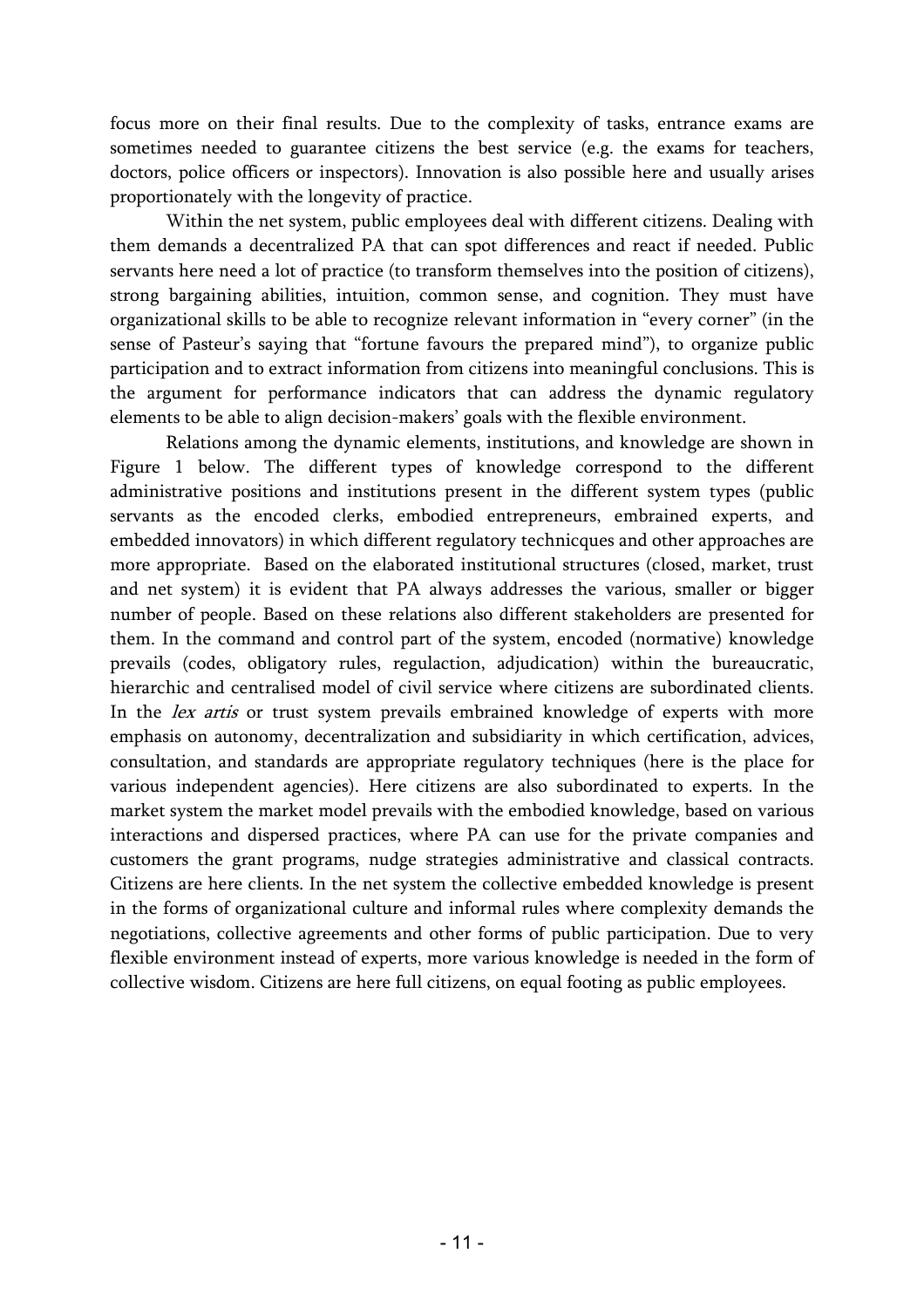

Decision-makers and people as the CASs hypothesize situations, but the understanding can be further advanced when the system is controlled (otherwise known as the output regulation problem), when the system knows what has happened with the information: this can be done with the connected sensors/indicators (there are five of them in Figure 1) at different levels that form a unifying whole that allows recording of relations between inputs and outputs (PA as the black box) that show patterns while maintaining closedloop stability (based on new decisions that change a relation between the input and output that has a different impact on a resulting pattern). A new network can be put together, but it instantly produces more or less flexible and thus hardly manageable processes. This understanding calls for the shift from "predict and control" to "measure and react"; this shift 'is not just technological…but psychological. Only once we concede that we cannot depend on our ability to predict the future are we open to a process that discovers it' (Watts, 2011, p. 196). The measure-and-react (emergent) strategy opens new possibilities to experiment with new things, approaches or methods. Actions are based on information but the latter is ex ante based on our *attention* (through different sensors in the widest sense possible, e.g., senses, data collection, performance criteria, intuition) that collects the former through more or less predetermined criteria or perspectives. A further step away from biased attention can be in the usage of stochastic, real-time indicators or sensors (some sensor or indicator is applied from a list of possible sensors based on a formula that randomly selects them) by which a controller could gain not only an insight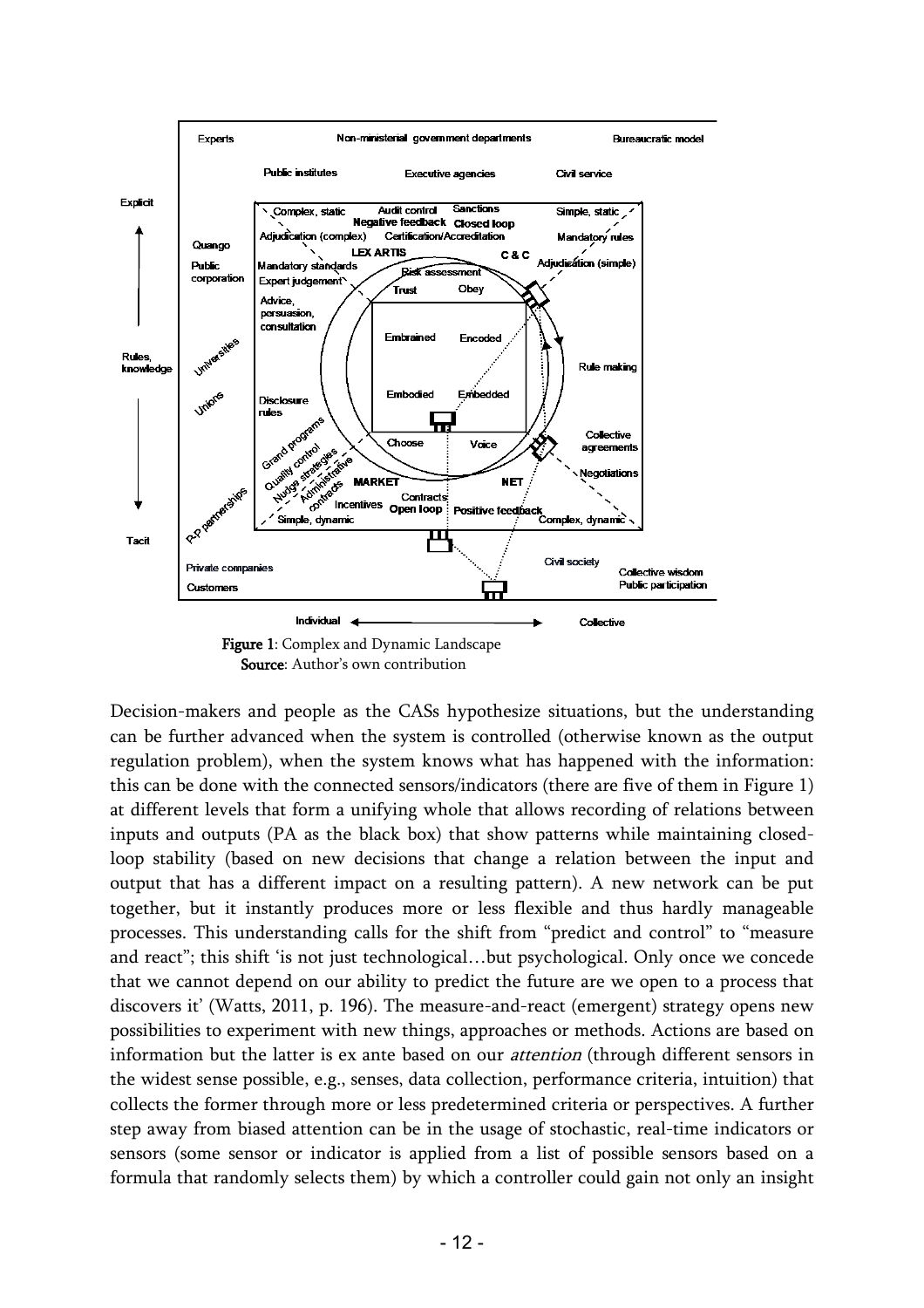into a current state of affairs in the shortest time possible (this could be a solution for the above-mentioned challenge of unmanageability) but it can also provide a more objective assessment (indicators should be hence stochastically taken from a larger list to prevent subjectivity). This approach requires different perspectives, shared experiences, different skills, brainstorming and variety. This method could give a new insight into the present conditions to administrate them better in the future. PAs could in this way more easily − by having relevant data in real-time and space − align their tasks with the appropriate types of knowledge, environment, and institutional positions.

## 6. Conclusion

This paper presented learning as a structured effort that emphasizes connections between the systems, people, institutions and tasks. Actions of CASs can be explained and followed/changed in a short period but never fully predicted. Combinations emerge, rearrange, diminish, grow, self-organise or stop. In CASs, only a possible solution can be given: PAs should be attentive to the above-mentioned challenges and should develop a self-corrected learning model of decision-making that must be, due to different versions of rationality, at first communicated in cognitively-open domains (learning and teaching), to convince also the structurally closed (institutional implementation) ones. In complex environments, the main element that will differentiate between a failure and a success is the ability to create organizational arrangements among the mentioned systems, to create connections between the types of knowledge and between individuals and collectives. These connections depend on a dynamic environment and public servants, who should put themselves "in the shoes" of citizens. There are many interactions present in PA that ca be seen as a failure, but they may simply be the needed processes towards a future success ("everything that happens is for something good"). A stabilizing element in the flexible environment may only be *non-stop learning or communication*, based on the flexible systemic structure. Argumentation can be very consistent and founded on stable arguments, but it may only be a fairy tale or an astrological prediction (apart from making our lives more tolerable, there is no further advantage from such consistency). Optimum circumstances include goals that are widely shared, measures that can be observed, incentives that apply to stakeholders that have insight into the relevant inputs and processes, incentives that are meaningful to those being incentivized, clear competing interests or requirements and adequate resources to design, implement and operate systems. Contrary, when such conditions are absent, the need to involve more of the public (participation) is proportionately higher.

Ongoing system evaluation and monitoring should be the integral component of all workable systems that address CASs. Evaluation and monitoring provide the necessary information to refine and improve the functioning of the system over time. The true choice is usually not to follow a rule *per se* because it is rarely given in isolation. A true choice is rather between the different but always interconnected rules/parts and various authorities/stakeholders that enact/implement them. It is crucial to have not only the means through which decisions or answers can be made but also the cybernetic perspectives by which outcomes are only inputs for other outcomes. The conceptual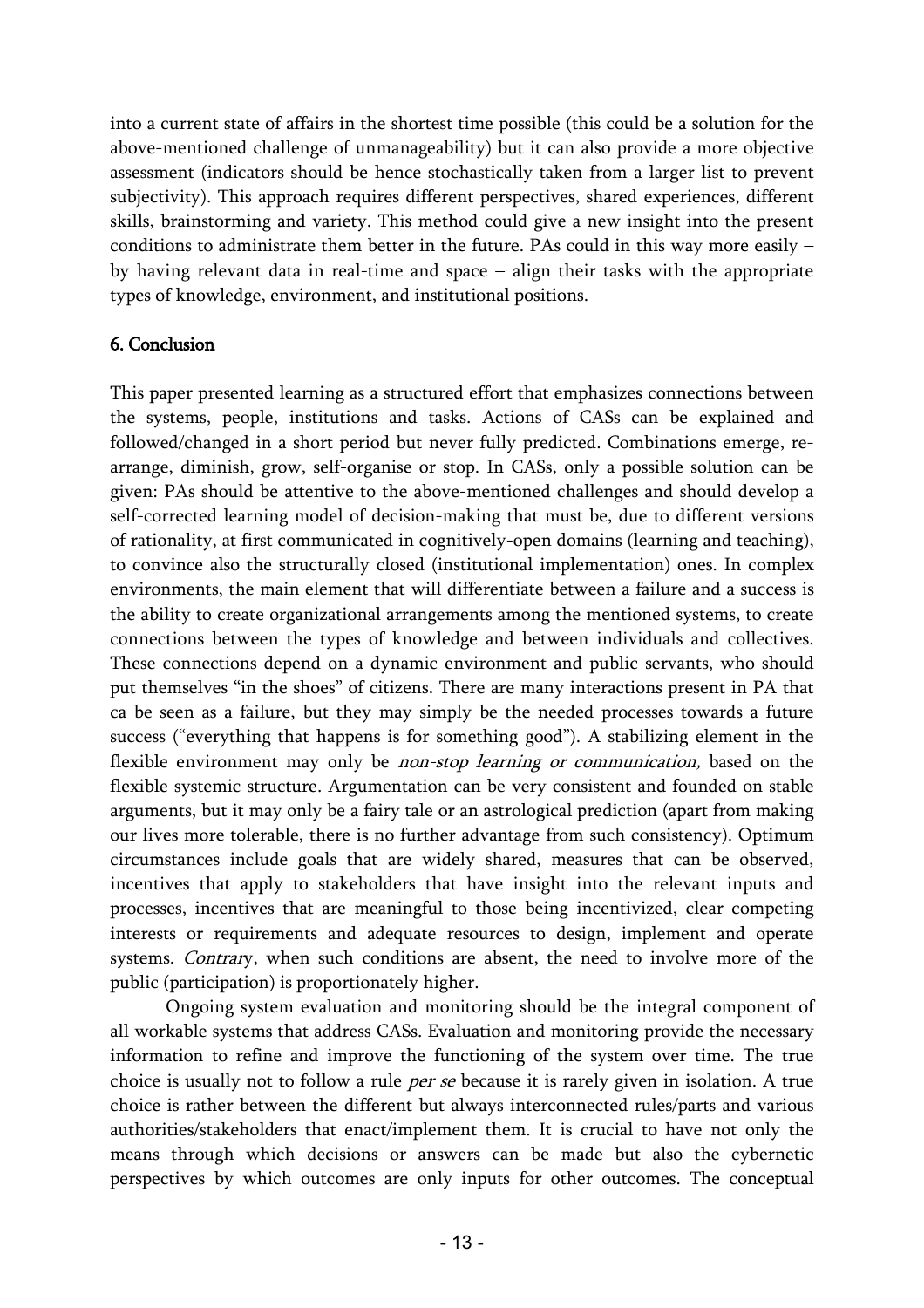framework that integrates individual-group activities with institutional forms and the latter with societal institutions is the first step, but not the last. Practice, evaluation, and corrections are always needed. They all are parts of adaptation that along the dynamic elements of reality represent the *sine qua non* of our lives.

## References

- Anderson, P. (1999). Perspective: Complexity Theory and Organization Science. Organization Science. https://doi.org/10.1287/orsc.10.3.216
- Argyris, C. (2006). Reasons and Rationalizations: The Limits to Organizational Knowledge. Oxford University Press.
- Ashby, W. R. (1960). Design for a Brain: The Origin of Adaptive Behavior. Chapman and Hall.
- Bovaird, T. (2008). Emergent Strategic Management and Planning Mechanisms in Complex Adaptive Systems. Public Management Review, 10(3), 319-340. https://doi.org/10.1080/14719030802002741
- Cairney, P. (2012). Complexity Theory in Political Science and Public Policy. Political Studies Review, 10(3), 346-358. https://doi.org/10.1111/j.1478-9302.2012.00270.x
- Carnap, R. (1966). Philosophical Foundation of Physics: An Introduction to the Philosophy of Science (M. Gardner, Ed.). Basic Books.
- Daellenbach, H. G. (1996). Systems and Decision Making: A Management Science Approach (1 edition). Wiley.
- DiMaggio, P. (1997). Culture and Cognition. Annual Review of Sociology, 23(1), 263–287. https://doi.org/10.1146/annurev.soc.23.1.263
- Douglas, M. (1986). How Institutions Think. Syracuse University Press.
- Durkheim, E. (1995). The Elementary Forms of Religious Life (K. E. Fields, Trans.). The Free Press.
- Endicott, T. (2011). Administrative Law (Second Edition). Oxford University Press.
- Eppel, E. A., & Rhodes, M. L. (2018a). Public Administration & Complexity—How to teach things we cannot predict? Complexity, Governance & Networks, 4(1), 1-9.
- Eppel, E. A., & Rhodes, M. L. (2018b). Complexity theory and public management: A 'becoming' field. Public Management Review, 20(7), 949–959. https://doi.org/10.1080/14719037.2017.1364414
- European Commission. (2017). European Semester: Thematic factsheet Quality of public administration – 2017. https://ec.europa.eu/info/sites/info/files/file\_import/european-semester\_thematicfactsheet\_quality-public-administration\_en\_0.pdf
- Feltz, B., Crommelinck, M., & Goujon, P. (2006). Self-organization and Emergence in Life Sciences. Springer Science & Business Media.
- Foester, H. (1960). On Self-Organizing Systems and Their Environment. In M. C. Yovits & S. Cameron (Eds.), Self-Organizing Systems (pp. 31–50). Pergamon Press.
- Fukuyama, F. (2012). The Origins of Political Order: From Prehuman Times to the French Revolution. Farrar, Straus and Giroux.
- Fukuyama, F. (2014). Political Order and Political Decay: From the Industrial Revolution to the Globalization of Democracy. Farrar, Straus and Giroux.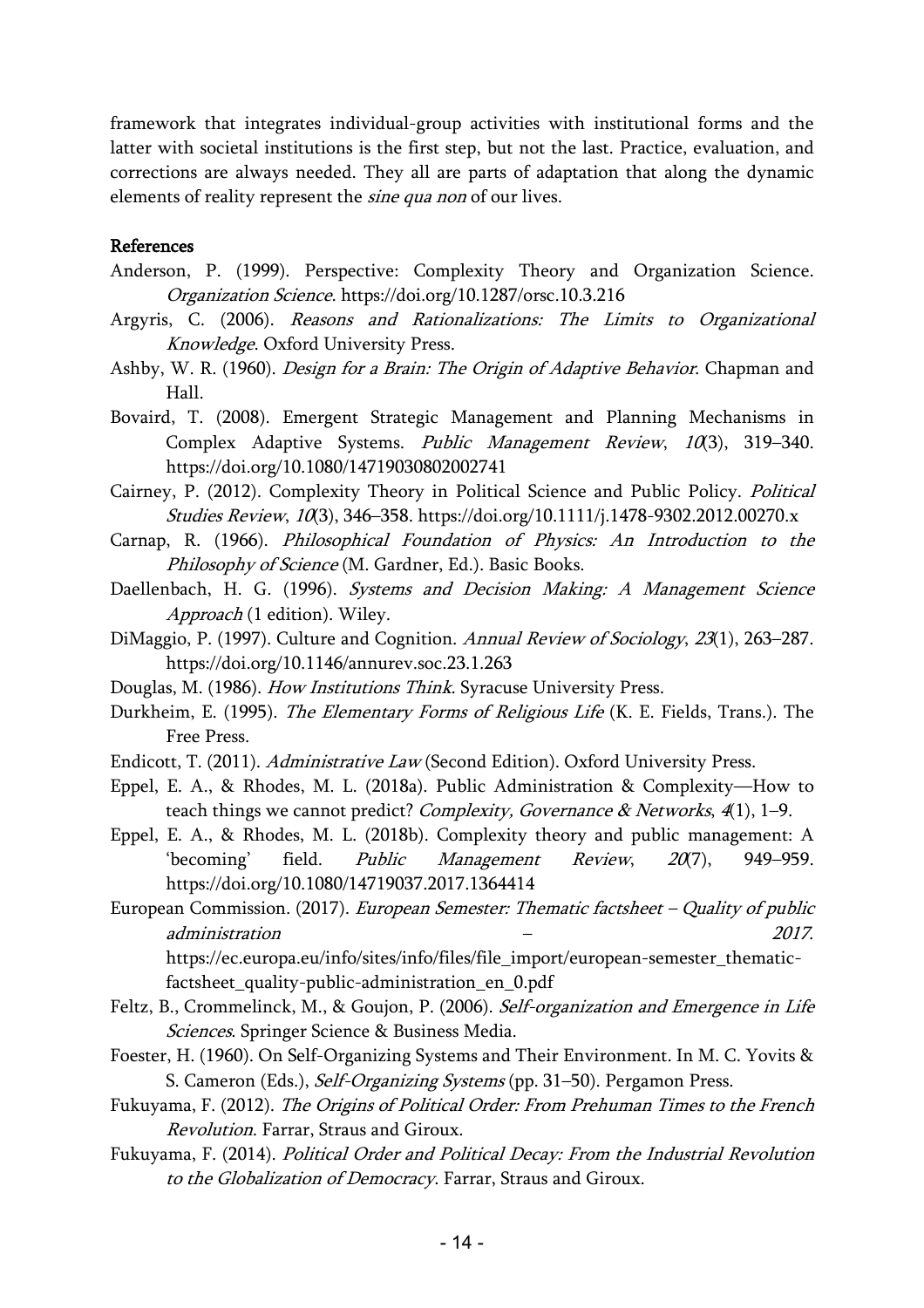- Fuller, R. B., & Applewhite, E. J. (1997). Synergetics: Explorations in the Geometry of Thinking. MacMillan.
- Gell-Mann, M. (2002). The Quark and the Jaguar (VIII edition). W.H. Freeman & Company.
- Gerrits, L. (2012). Punching Clouds: An Introduction to the Complexity of Public Decision-Making. ISCE PUB.
- Gharajedaghi, J. (2007). Systems Thinking, Third Edition: Managing Chaos and Complexity: A Platform for Designing Business Architecture (3 edition). Morgan Kaufmann.
- Grand, J. L. (2007). The Other Invisible Hand: Delivering Public Services through Choice and Competition. Princeton University Press.
- Haynes, P. (2008). Complexity Theory and Evaluation in Public Management. Public Management Review, 10(3), 401–419. https://doi.org/10.1080/14719030802002766
- Haynes, P. (2015). Managing Complexity in the Public Services. Routledge.
- Heylighen, F. (1999). The Science Of Self-Organization And Adaptivity. In: Knowledge Management, Organizational Intelligence and Learning, and Complexity, in: The Encyclopedia of Life Support Systems, EOLSS, 253–280.
- Holland, J. H. (1995). *Hidden order: How adaptation builds complexity*. Addison-Wesley.
- Holland, J. H., Holyoak, K. J., Nisbett, R. E., & Thagard, P. R. (1989). *Induction: Processes* of Inference, Learning, and Discovery. MIT Press.
- Huntington, S. P. (1968). Political order in changing societies. Yale University Press.
- Kant, I. (2011). The Critique of Pure Reason (J. M. D. Meiklejohn, Trans.). Pacific Publishing Studio.
- Kauffman, S. A. (1993). The Origins of Order. Oxford University Press.
- Kiel, L. D. (2014). Complexity Theory and Its Evolution in Public Administration and Policy Studies. Complexity, Governance & Networks, 1(1), 71-78. https://doi.org/10.7564/14-CGN9
- Klijn, E.-H. (2008). Complexity Theory and Public Administration: What's New? Public Management Review, 10(3), 299–317. https://doi.org/10.1080/14719030802002675
- Koliba, C., Gerrits, L., Rhodes, M. L., & Meek, J. W. (2016). Complexity theory, Networks and Systems Analysis. In C. Ansell & J. Torfing (Eds.), Handbook on Theories of Governance (pp. 364–379). Edward Elgar Publishing.
- Koliba, C. J., Meek, J. W., Zia, A., & Mills, R. W. (2010). Governance Networks in Public Administration and Public Policy. Routledge.
- Lam, A. (2000). Tacit Knowledge, Organizational Learning and Societal Institutions: An Integrated Framework. Organization Studies, 21(3), 487–513. https://doi.org/10.1177/0170840600213001
- Lipsky, M. (2010). Street-Level Bureaucracy: Dilemmas of the Individual in Public Service (30th Anniversary Expanded Edition). Russell Sage Foundation.
- Merriam-Webster. (2017). Definition of SYSTEM. https://www.merriamwebster.com/dictionary/system
- Morçöl, G. (2012). A Complexity Theory for Public Policy. Routledge.
- Morgan, B., & Yeung, K. (2007). An Introduction to Law and Regulation: Text and Materials. Cambridge University Press.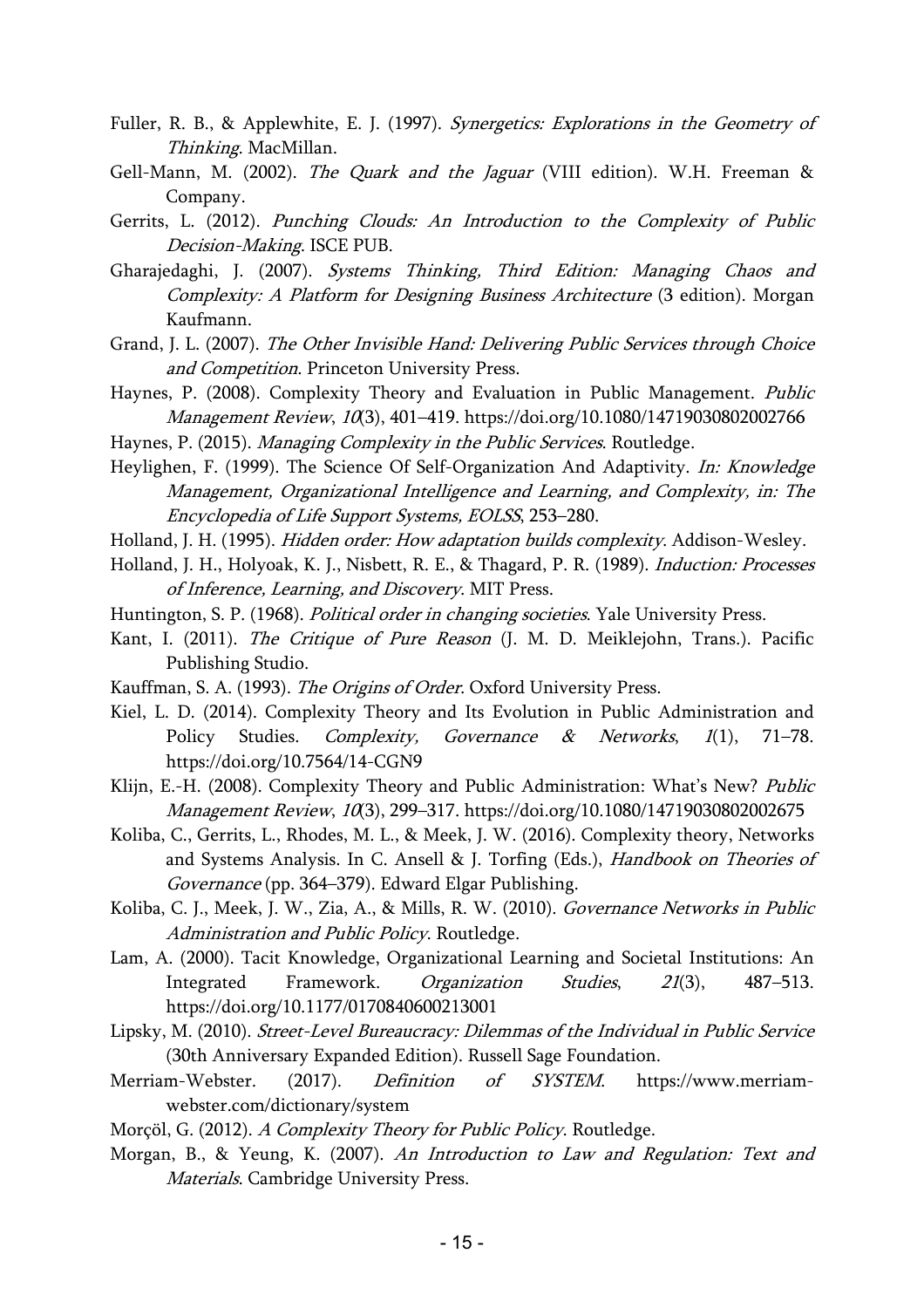Odell, J. (2003). Between Order and Chaos. Journal of Object Technology, 2(6), 45-50.

- OECD. (2017). Systems Approaches to Public Sector Challenges: Working with Change. OECD Publishing.
- Page, S. E. (2008). The Difference: How the Power of Diversity Creates Better Groups, Firms, Schools, and Societies. Princeton University Press.
- Peters, B. G., & Pierre, J. (2012). The SAGE Handbook of Public Administration. SAGE.
- Polanyi, M. (2009). The Tacit Dimension. University of Chicago Press.
- Prigogine, I., & Stengers, I. (1984). Order Out of Chaos. Bantam Books.
- Rhodes, M. L. (2008). Complexity and Emergence in Public Management. Public Management Review, 10(3), 361–379. https://doi.org/10.1080/14719030802002717
- Rhodes, M. L., & MacKechnie, G. (2003). Understanding Public Service Systems: Is There a Role for Complex Adaptive Systems Theory? *Emergence*, 5(4), 57–85. https://doi.org/10.1207/s15327000em0504\_6
- Rhodes, M. L., Murphy, J., Muir, J., & Murray, J. A. (2010). Public Management and Complexity Theory: Richer Decision-Making in Public Services. Routledge.
- Rhodes, M. L., & Murray, J. (2007). Collaborative Decision Making in Urban Regeneration: A Complex Adaptive Systems Perspective. International Public Management Journal, 10(1), 79–101. https://doi.org/10.1080/10967490601185740
- Room, G. (2011). Complexity, Institutions and Public Policy: Agile Decision-making in a Turbulent World. Edward Elgar Pub.
- Room, G. (2016). Agile Actors on Complex Terrains: Transformative Realism and Public Policy. Routledge.
- Rosenbloom, D., Kravchuk, R., & Clerkin, R. (2014). Public Administration: Understanding Management, Politics, and Law in the Public Sector (8 edition). McGraw-Hill Education.
- Ruhl, J. B. (1996). Complexity Theory as a Paradigm for the Dynamical Law-and-Society System: A Wake-Up Call for Legal Reductionism and the Modern Administrative State. Duke Law Journal, 45(5), 851–928.
- Scharpf, F. W. (1978). Inter-organisational policy studies:issues, concepts and perspectives. In K. Hanf & F. W. Scharpf (Eds.), Interorganizational Policy Making: Limits to Coordination and Central Control (pp. 345–370). SAGE Publications.
- Schreyögg, G., & Sydow, J. (2009). The Hidden Dynamics of Path Dependence: Institutions and Organizations. Palgrave MacMillan.
- Simon, H. A. (1997). Administrative Behavior (4th Edition). Free Press.
- Smith, A. (2010). Bogastvo narodov: Raziskava o naravi in vzrokih bogastva narodov. Studia humanitatis.
- Snellen, I., & Klijn, E.-H. (2009). Complexity Theory and Public Administration: A Critical Appraisal. In G. Teisman, A. van Buuren, & L. M. Gerrits (Eds.), Managing Complex Governance Systems (pp. 17–36). Routledge.
- Teisman, G., Buuren, A. van, & Gerrits, L. M. (2009). Managing Complex Governance Systems. Routledge.
- Teisman, G. R., & Klijn, E.-H. (2008). Complexity Theory and Public Management. Public Management Review, 10(3), 287–297. https://doi.org/10.1080/14719030802002451